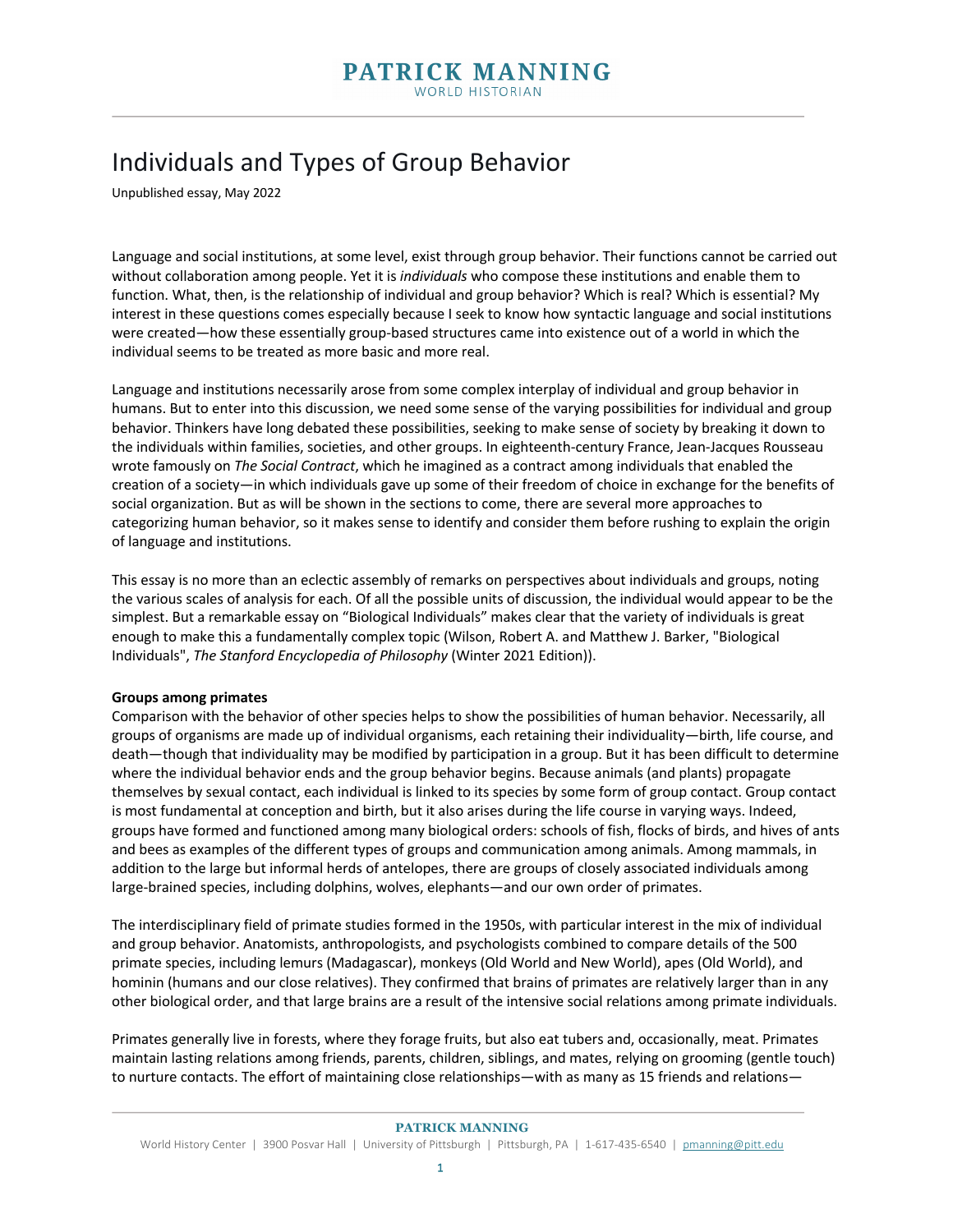requires a great amount of brain-power to remember the characteristics and experiences with each. Primates form two characteristic groups: *intimate groups* of about five individuals, centered on a mother and her offspring, and *communities* of roughly 40 members, which control a range of territory and protect group members against outside predators and internal disorder.

Primatologists developed a "social brain hypothesis" to explain this pattern and especially the emergence of hominin species in which brains expanded even further. Maintaining personal relations required an expansion of the neocortex—the frontal brain lobe—to keep track of relations with numerous individuals. The grooming of individuals stimulated the flow of endorphins, chemicals giving a sense of pleasure and relaxation. Bigger brains allowed the formation of bigger community groups. Hominin, evolving out of Great Apes, developed steadily larger brains and, with that, larger community groups, eventually reaching 150 for communities of *Homo sapiens*. The intimate groups or households among humans remained at about five members; additional groups of intermediate or even larger size formed. Robin Dunbar eventually showed a fractal relationship, in which preferred sizes of human groups arose by factors of three, from five to 15, 50, 150, 500, 1,500, 5,000, etc. (Gowlett 2012, Dunbar 2020).

One may note that biological evolution is commonly thought to be genetic in its mechanism and individual in its scale, but the intimate and community groups of primates—stable and central dimensions of life for numerous species—arose out of biological evolution.

## **Intentionality among primates and humans**

Working from a very different discipline, philosopher Daniel C. Dennett published *The Intentional Stance* (1987), advancing the notion of "intentionality," emphasizing mind reading or understanding the beliefs of others. Dennett considered various orders of stances or attributions of belief, which he called physical, design, and intentional stances, for predicting behavior of objects. The intentional stance involves mind reading, seeking to predict what another individual believes and how that person will act; Dennett explored original, intrinsic, and derived intentionality. By 1998, three separate analysts began to build further on Dennett's notion of intentionality: primatologist Robin Dunbar, evolutionary psychologist Michael Tomasello, and philosopher Raimo Tuomela.

Dunbar updated Dennett's definition, identifying individual-level intentionality as belief about thinking. He conducted experiments on adult subjects to see how many levels of intentionality they could demonstrate. He found that first-order intentionality is an individual with belief about his or her own thinking. Second-order intentionality, in turn, is the belief that another organism is thinking. Third-order intentionality is thinking about a second organism thinking about what a third organism is thinking. Dunbar gradually moved from four to five levels, arguing that the fifth level was necessary for sustaining syntactic language, while the fourth level could sustain basic narratives (Dunbar 2020).

Michael Tomasello moved from the U.S. to take up leadership of a lab in Leipzig in 1998 and began his work on development of young humans and chimpanzees. The preface to his 2019 book describes lunchtime conversations about intentionality from his early days in Leipzig. His framework identified individual intentionality in Great Apes, as contrasted with shared intentionality in humans. The latter included dyadic acts of joint intentionality (at age 18 months) and group acts of collective intentionality (at age 4). In 2012 and 2019, he attributed each of these developmental levels to stages in hominin evolution (Tomasello 2012, 2019). Dunbar and Tomasello focus, each in their own way, on understanding readiness for syntactic language but not on hypothesizing the actual process of creating syntactic language.

Later, philosopher Raimo Tuomela formulated the creation of institutions through we-group collective intentionality—through the agency of those who decide to form a group to achieve an agreed-upon objective (Tuomela 2013). This approach seems to come closer than others to modeling the actual creation of syntactic language. Tuomela had long worked on social action, including studies of "we-intentions" and reviews of Searle's work on institutions. He presented a 2000 paper on "Collective and Joint Intention" and a 2001 paper on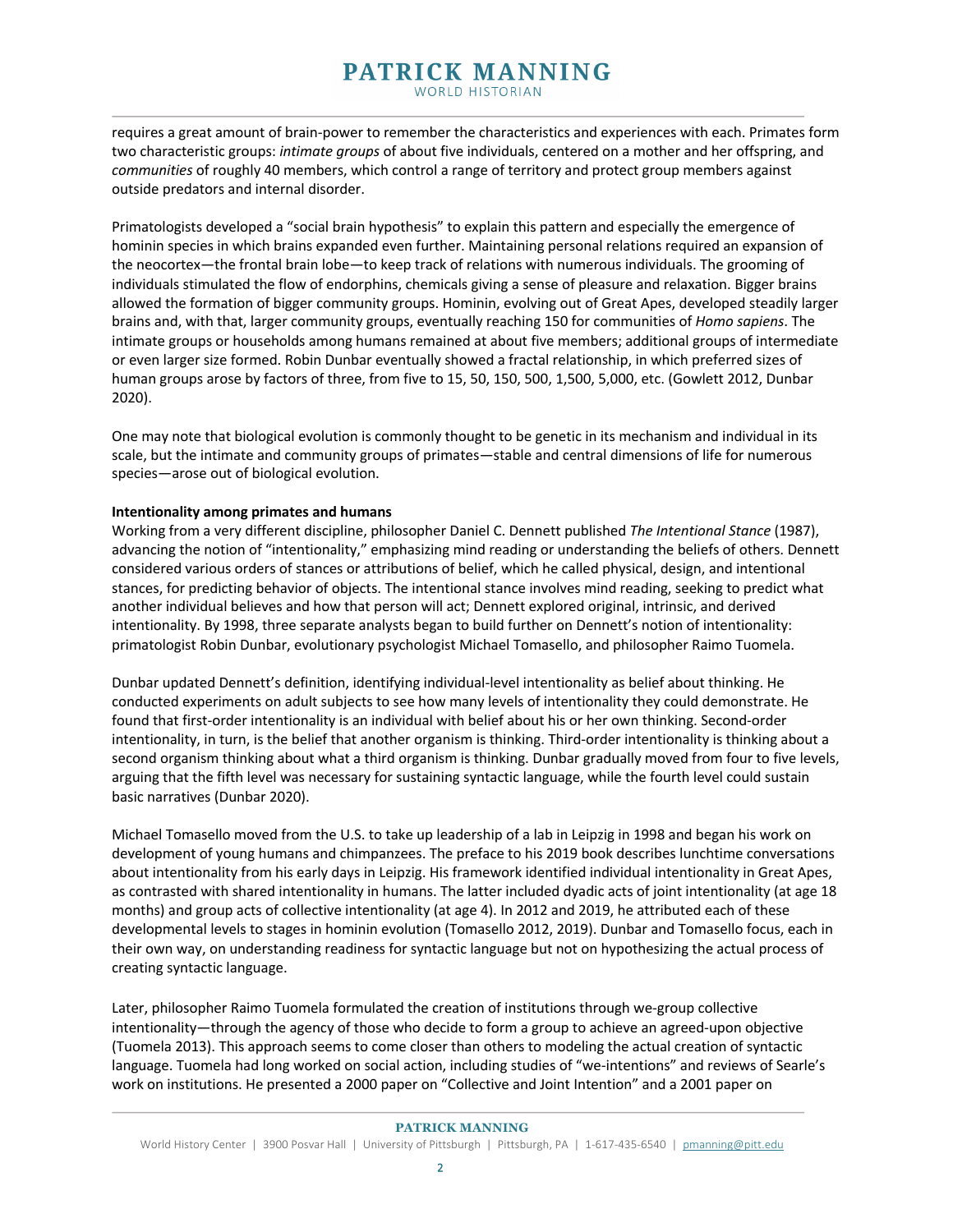# PATRICK MANNING

WORLD HISTORIAN

"Collective Intentionality and Social Agents," advancing to "The We-mode and the I-mode" in 2003. Tuomela worked only among modern humans, so he theorized only a single I-mode of individual intentionality and possible combinations of it to yield a we-mode. Tuomela's three criteria for formation of a we-group: a we-group includes members unified and bounded by their collective intentionality, by which is meant their shared objective; recognition of their common interest; and agreement to act for the interest of the group. Tuomela further used game theory to show that decisions made in the we-mode were *irreducible* to individual-level decisions.

The three models, while containing similar elements, retain significant differences. Is it possible to add the varying formulations of intentionality by Dunbar, Tomasello, and Tuomela and arrive at an *overall* version of intentionality? Dunbar identifies five levels of intentionality, as described by the number of brains an individual can visualize, with the fifth level as a highly literate person. Tomasello identifies three levels of intentionality, reflecting expanding levels of development. And Tuomela identified two levels of intentionality, but both for modern humans. Yet the criteria for Tuomela's we-group collective intentionality, necessary for creating an institution, seem more rigorous than Tomasello's top level.

Dunbar and Tomasello both identified varying levels of individual intentionality; Tomasello and Tuomela both used the term "collective intentionality," but with different meanings and without citing each other. As a result, I have adopted the term "we-group collective intentionality" to describe Tuomela's "collective intentionality" and contrast it with Tomasello's "collective intentionality." While I have emphasized the advantages of Tuomela's vision of collective intentionality over those of Dunbar and Tomasello, it is clear that the latter visions include aspects of historical and biological reality that are not part of Tuomela's vision. Is it the case, then, that the formulations of Dunbar and Tomasello add important dimensions not only to the ancestry of collective intentionality but also to the dynamics and functioning of intentionality?

Further, Dunbar's vision of intentionality is studied entirely at the individual level, though Dunbar clearly recognizes that higher levels of individual intentionality allow for participation in steadily more complex group activities. (Dunbar also emphasizes the varying sizes of groups, in a fractal relationship, though all levels could conceivably involve individuals with high levels of intentionality.) Tomasello begins with the notion of individual intentionality, restricted to an awareness of one's own thinking, and contrasts it with "joint intentionality" and then with collective intentionality. This observation draws attention to the fact that Tuomela's "I-mode" appears to apply to groups rather than individuals. The distinction between I-groups of individuals who act in their own interest within the group and we-groups, where individuals act in the interest of the group, is one of the main points of Tuomela's analysis.

#### **Networks**

For a more basic approach to individuals and combinations of individuals, I turn to the logic of networks. Networks are defined most basically as inanimate objects and their combinations: that is, the elements of an object—the points or *nodes*—and the *links* that connect them. (Or, in an alternative terminology, the *vertices* and the *edges*  that are linked together.) Networks thus define spatial relationships among elements, giving the relative position of each. But networks are redefined for relations among humans: the nodes are individual humans or groups of humans, and the links are specific types of relationships among the nodes (Versluis 2002).

The analysis of networks includes such descriptive terminology as *paths* (a sequence of nodes or links), the *degree*  (the number of links for each node), the *centrality* of a node compared with other nodes, and the *diameter* of a network (a measure of the number of steps from one node to another). Two logical extremes in networks are *regular* networks (in which every node has an identical relationship with other nodes) and *random* networks (in which nodes and links are distributed randomly and not necessarily in contact). Between these extremes are many types of networks, including such hierarchical networks as *branching hierarchies* (tree diagrams) and *nested hierarchies* (where the nodes contain separate hierarchies). In the mathematical and modeling analysis of networks, *small-world networks* have gained substantial attention: they have significant *clustering* of nodes with

#### **PATRICK MANNING**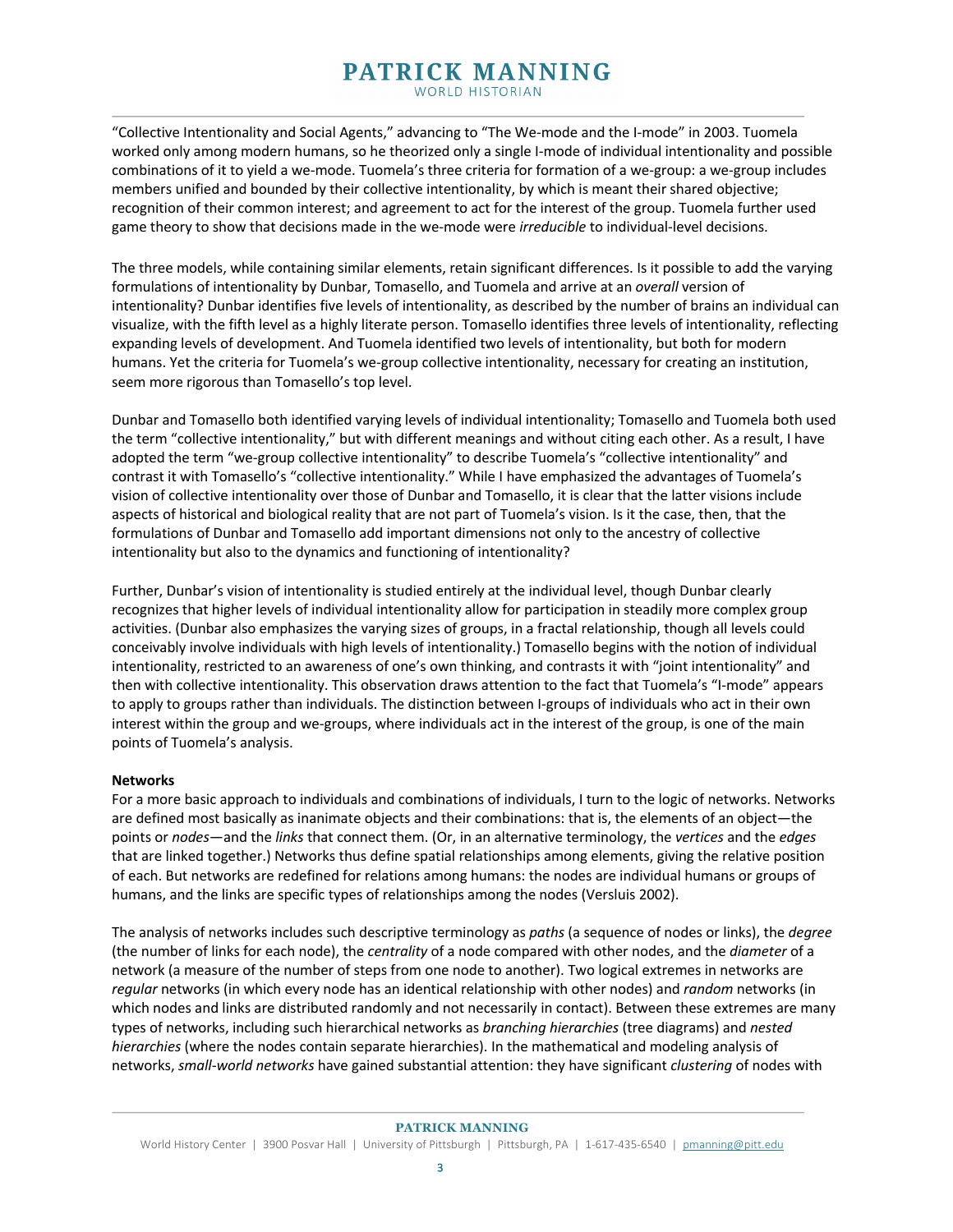numerous links and relatively small *diameters*, meaning few steps from one node to another. Small-world networks are found to be useful in modeling situations in both society and the natural world.

This is just a peek into the nature and complexity of networks. In any comprehensive discussion of human individuals and groups, the study of networks—defined in terms of nodes and links—demonstrates that there are many possible relationships within networks, so network relations should be kept in mind when considering individuals and groups more broadly.

## **Methodological individualism**

In a very different approach to relations between individuals and groups of people, Lars Udehn drilled deeply into scholarly formulations of individualism during the past several centuries. Udehn analyzed the recurring efforts of scholars to simplify and model the problems of social interaction by focusing on the individuals that make up society. After exploring a range of European and American formulations, Udehn concluded that methodological individualism "exists in a bewildering number of different versions." Nevertheless, he was able to categorize them into two main groups, "strong" and "weak" methodological individualism, which emerged chronologically and move from the most elementary and simplistic toward those that include an increasing number of social processes. His categories are as follows:

- 1. Strong methodological individualism is analysis in strictly individualistic terms, with little or no attention to social processes. Examples include:
	- The theory of the social contract (Rousseau) and the theory of general equilibrium (Walras). Udehn considers these to be cases of *natural individualism,* since nothing sociocultural enters their explanations.
	- Austrian methodological individualism (Menger). It is categorized by Udehn as *social individualism, because it* recognizes the individual as a social being and society as an intersubjective reality.
- 2. Weak methodological individualism is dominantly individualistic in its analysis but gives some recognition to social processes. Examples include:
	- Popperian methodological individualism (Popper) is *institutional individualism,* in which social institutions exist but are exogenous.
	- Coleman's methodological individualism (Coleman) is *structural individualism,* which admits of social wholes existing independently of individuals.

## **Coleman and rational choice**

Theories of "rational choice" gained wide attention during the 1980s in the fields of sociology, economics, and political science. This was at once a reaffirmation of individualistic analysis and a fundamental critique of individual-based social science. In launching the approach, sociologist James S. Coleman gave a forceful critique of Talcott Parsons' effort to develop a general theory of social action. Coleman argued that Parsons and subsequent scholars had found no way to move from individual-level behavior up to aggregate levels. In response, Coleman proposed the replacement of economist-style psychological assumptions for the behavior of individuals with general utility functions that could be specified as appropriate for any discipline. Then, Coleman proposed multiple avenues of analysis reaching intermediate levels of aggregation. In principle, rational choice analysis gave attention to intermediate-level structures (such as institutions) through which individuals worked to mediate their place in society. This was formally an argument for attention to multiple scales and variance in social situations.

Economist Gary Becker joined with James Coleman, theorizing mid-level behavior by proposing analyses of discrimination against social minorities, of crime, of formation of human capital, and economic analysis of family behavior. This approach came to be known as "rational choice theory," and it was enthusiastically adopted in economics, sociology, and political science. In practice, this wave of new research did not bring a rapid consensus either on the nature of individual utility functions or on intermediate-level connections between individuals and society as a whole. Instead, rational choice analysis was ironically absorbed into the expanding paradigm of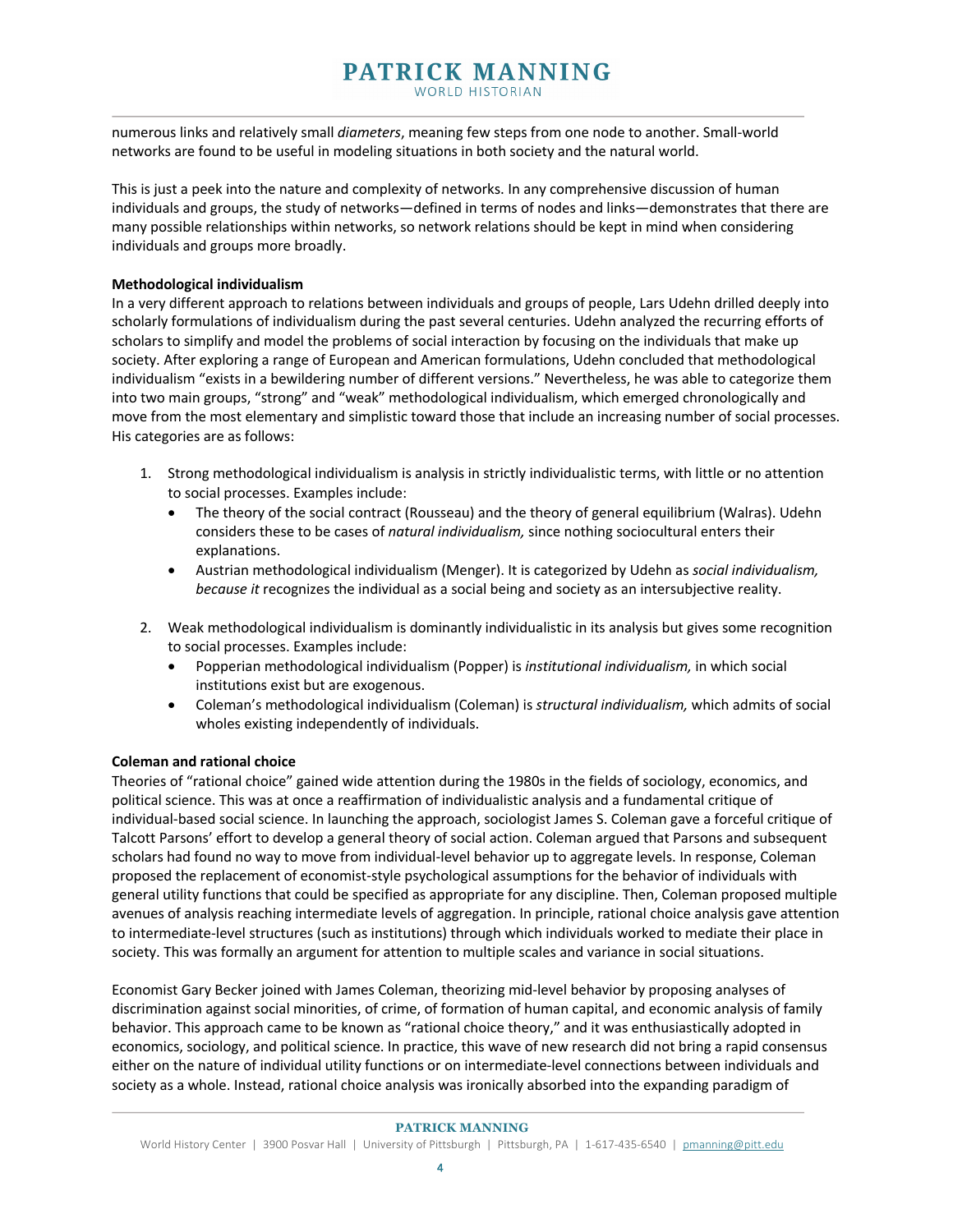neoliberal thinking, with its emphasis on individualistic philosophy and principled opposition to the regulation of private institutions (Manning, *Methods for Human History* (2020).

## **Definition and functioning of institutions**

In most of the preceding sections, the discussion is *about* the existence and interactions of social groups and institutions, but I do not include an explicit analysis of institutions and their dynamics. Instead, elaborate formulations of individual action are intended to reflect or convey the dynamics of society and its groups. In this section, I offer a contrast to the preceding sections by offering preliminary definitions and summaries of dynamics that focus on institutions and that explicitly include the role of individuals in institutions.

A social institution is an organizational form—a we-group with explicit or implicit objectives, involving human activities, behavior, and norms. Institutions are constructed, supported, and reproduced by members of one or more groups, requiring we-mode and accompanying outlooks in identity and activities. The institution defines ground rules on how to act for a collective item with a signified symbolic or social status in a collectivity. Specific institutions have dynamics arising from the character of their activities. For example, institutions of agriculture experience choices that are different from the choices facing institutions of warfare. More specifically, the general process of creating and preserving a social institution requires the following steps, all carried out by a relevant wegroup or set of we-groups:

- *Create the institution*. Members (1) join, (2) agree on the institutional objective, (3) agree to work for the objective, (4) demonstrate required expertise.
	- Members show how syntactic language works as an institution. All must meet a level of expertise (or serve as apprentices); all accept agreed-upon vocabulary and syntax; norms allow for suggesting innovations; all participate in speech and listening, thus sustaining the practice of language; reproduction occurs through teaching individuals of next generation. Apprentices agree to accept correction until they reach required level of expertise. (But how does the work of elaborating the language continue?)
	- Language fertilizes other institutions: community sustains language; ritual sustains community; projects arise on imagining the supernatural; the creation of visual art; the rise of social institutions such as marriage and institutions for discussing tool manufacture and use.
- *Identify institutional beneficiaries*. Those expected to benefit from the institution should be individuals and groups within the institution and, commonly, beyond the institution.
- *Identify a "generation*.*"* A generation is the time period in which the institution must be reproduced if it is to survive.
- *Perform the institutional function*. The institution functions through collaborative work or division of labor. Its benefits are expected to reach the beneficiaries.
- *Respond to institutional dynamics*. Operation of a new institution necessarily reveals unsuspected dynamics that are specific to the institutional domain. The institution must adapt to these dynamics.
- *Construct and update an archive*. Information needed for reproducing the institution for the next generation must be stored and available for recall.
- *Assess fitness of institution*. The institution will be assessed for its fitness by its members, beneficiaries, and other influences, roughly every generation.
- *Reproduce and regulate the institution*. Members reproduce the institution, drawing on the archive for direction. Regulation of the institution can take place from within and from outside the institution, dependent on its apparent strengths and weaknesses.

As a parallel, Johannes Urpelainen (2011) proposes a general modeling of the imagining and creation of institutions, also involving a collective intentionality and a sense of strategic objectives throughout.

#### **PATRICK MANNING**